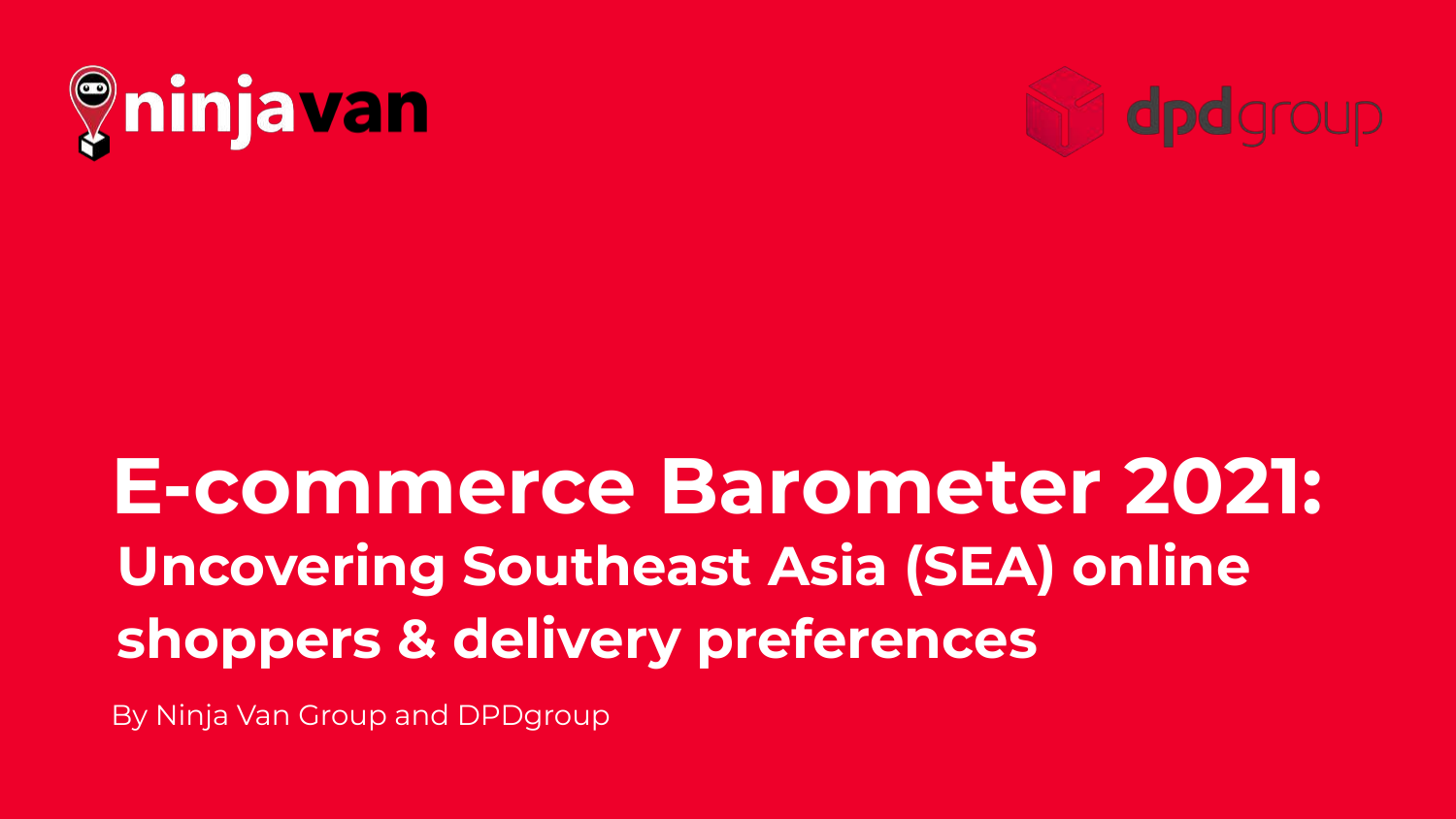





## **Let's get to know the SEA e-shopper. Who are SEA e-shoppers?**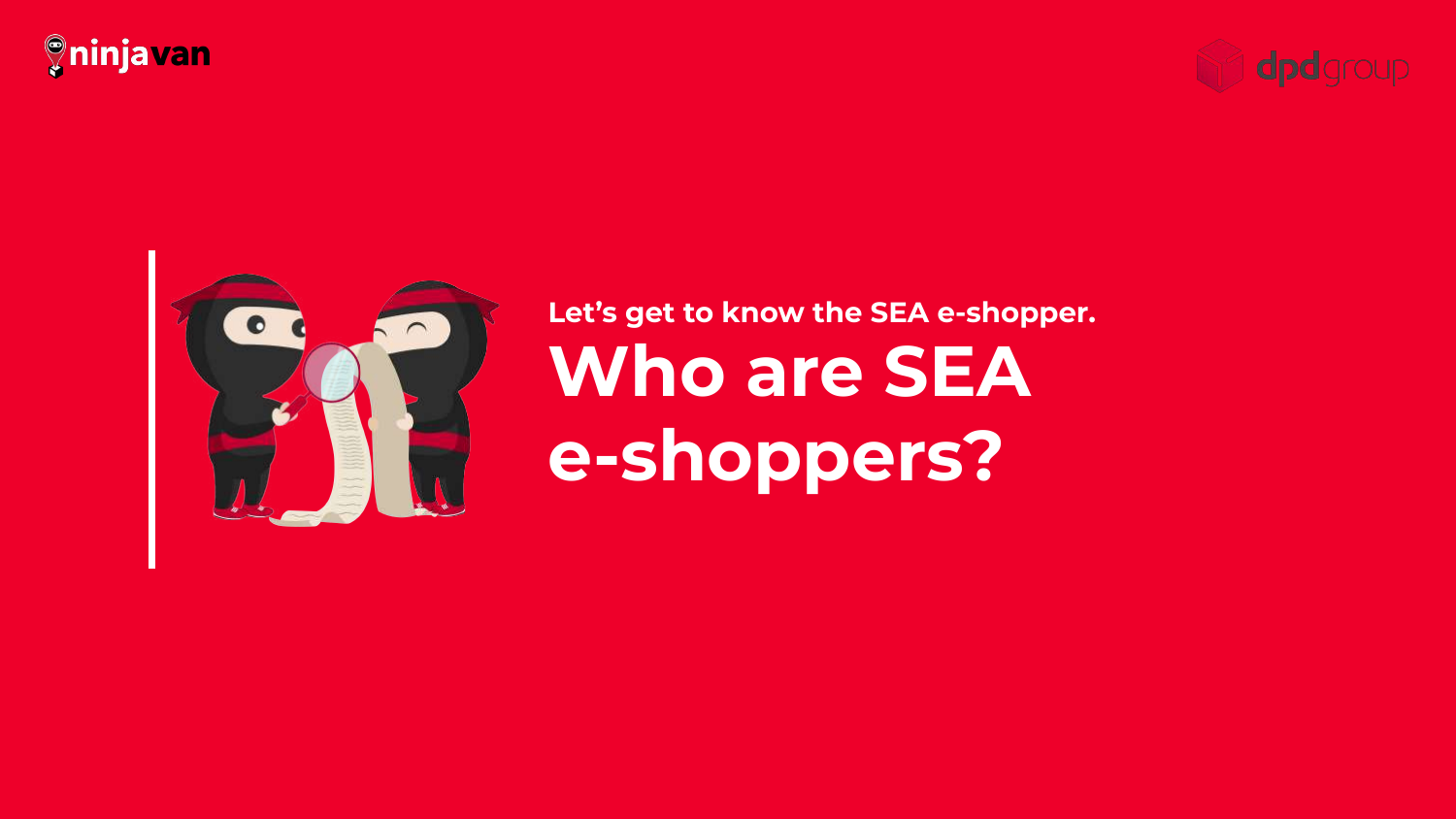**The future is bright for SEA shoppers. Induced by the pandemic, the population is set for unprecedented growth…**

# **~70 million**

Have become e-shoppers since the pandemic in SEA

# **~380 million**

Estimated number of e-shoppers in SEA by 2026

*That's equivalent to the population size of the USA!*

*\*Source, Facebook & Bain Company research https://www.facebook.com/business/news/southeast-asia-the-home-for-digital-transformation*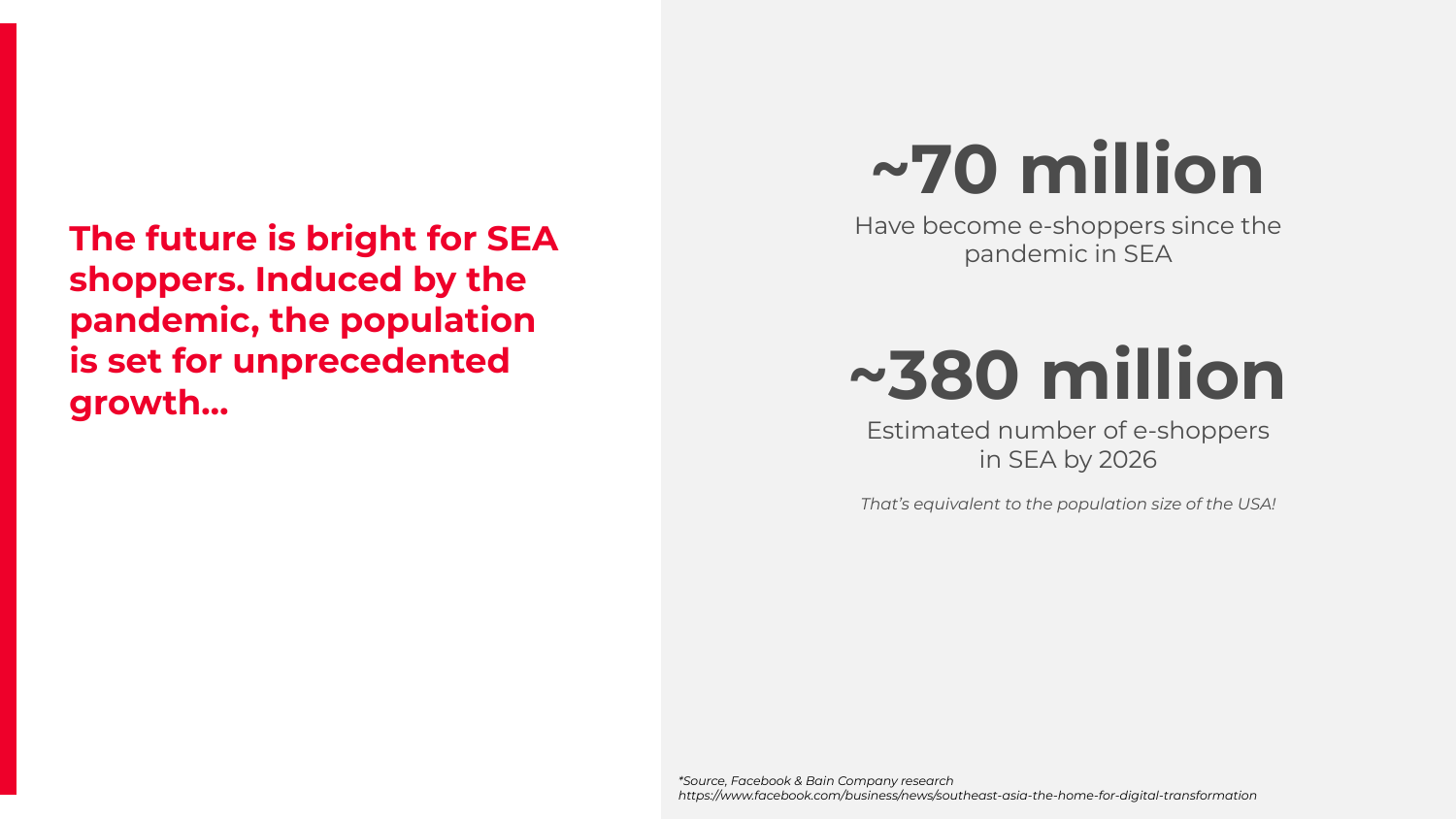## **However, it is time to rethink who these SEA online shoppers are.**

**Across the SEA region, we are looking at a group of savvy and highly experienced online shoppers…**

**70%** started online shopping **over 2 years ago 63% 66% 63% 78% 77% 73%** Regionally E-shoppers who started online shopping over 2 years ago\* **36** Years old Regional average **34 35 36 36 37 36** Average age

PRIVATE AND CONFIDENTIAL *\*Based on DPD e-shopper barometer study; data gathered from over 9,000 respondents through fieldwork conducted in July 2021*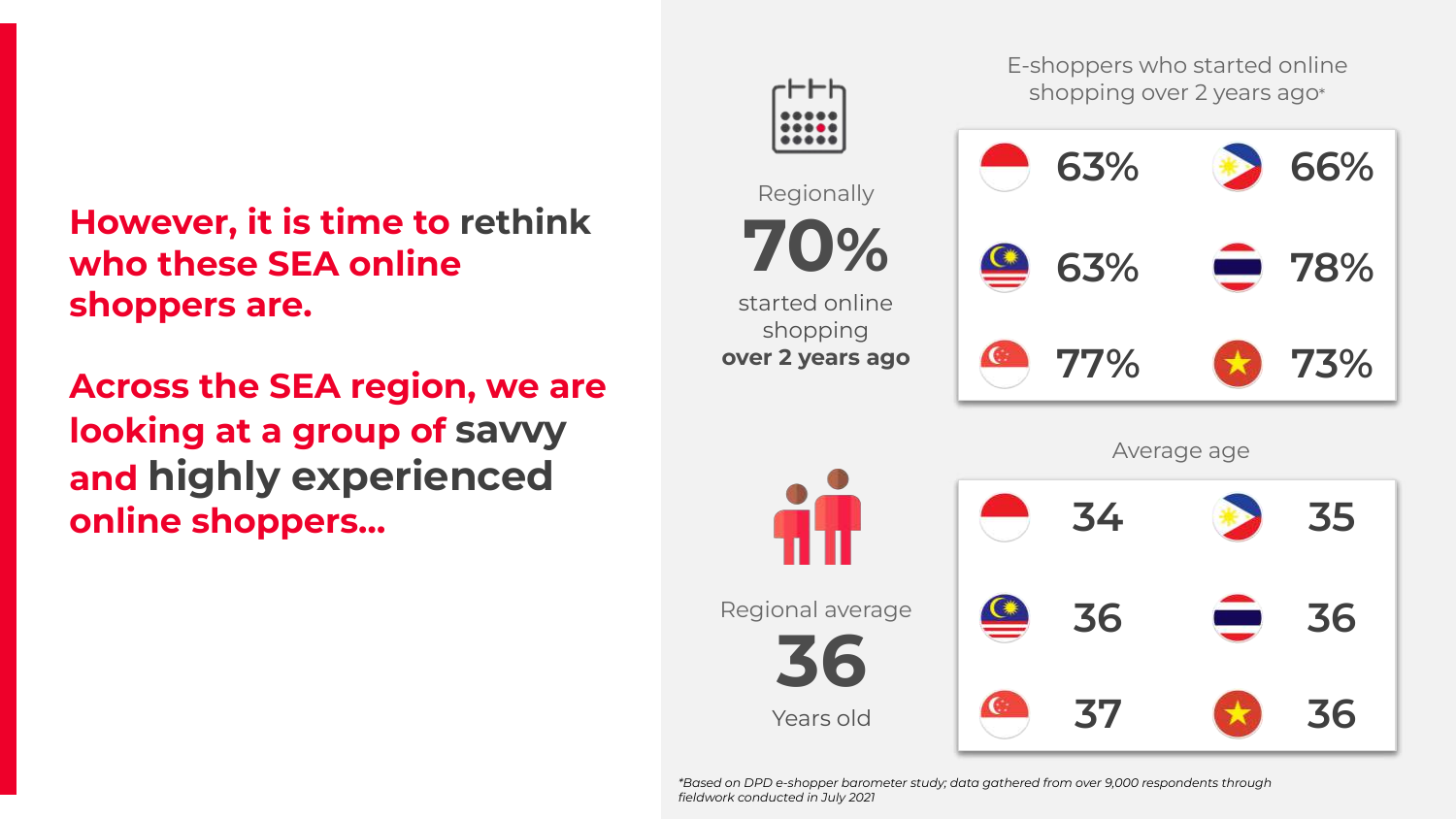#### **…who are making high volume of online purchases and receiving numerous parcels on a monthly basis.**

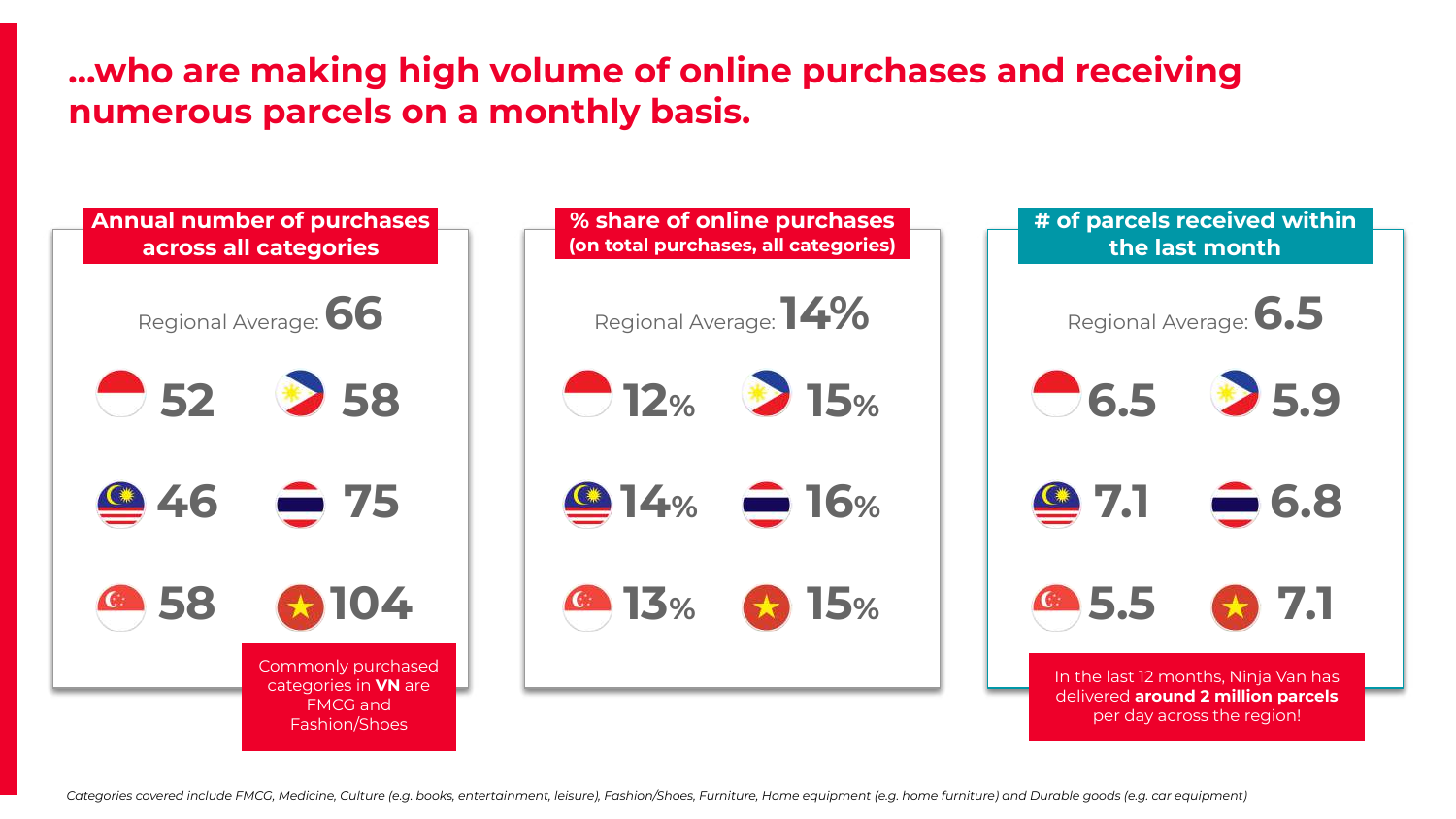**Bargain hunting behaviour is a key driving factor for online shopping, and free delivery is one of the tactics to encourage online purchases.**

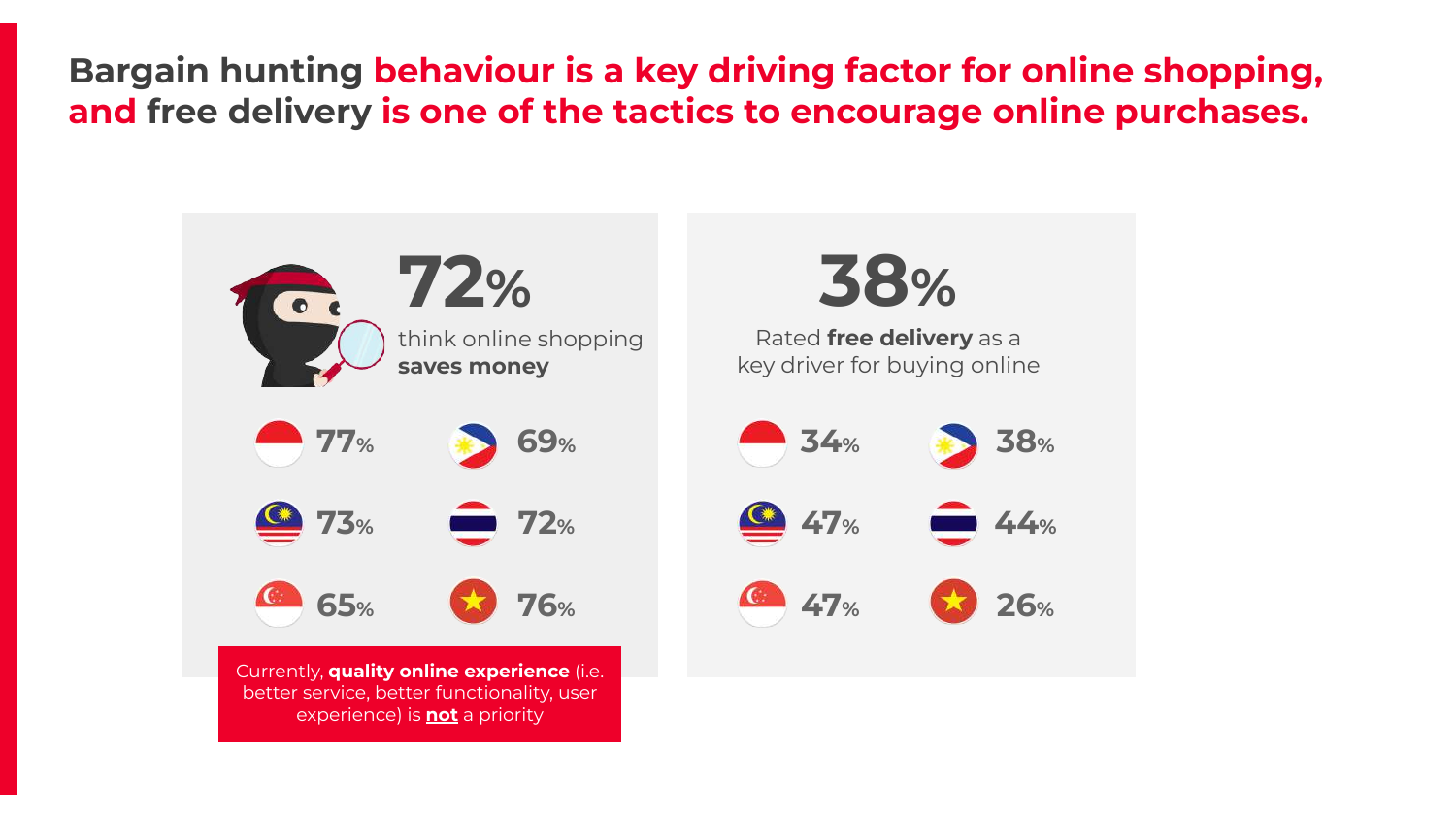**E-shoppers are heavily reliant on online reviews to assist in purchase decision making and it's a two way street: give me ideas on what to buy and I'll share my thoughts too!**





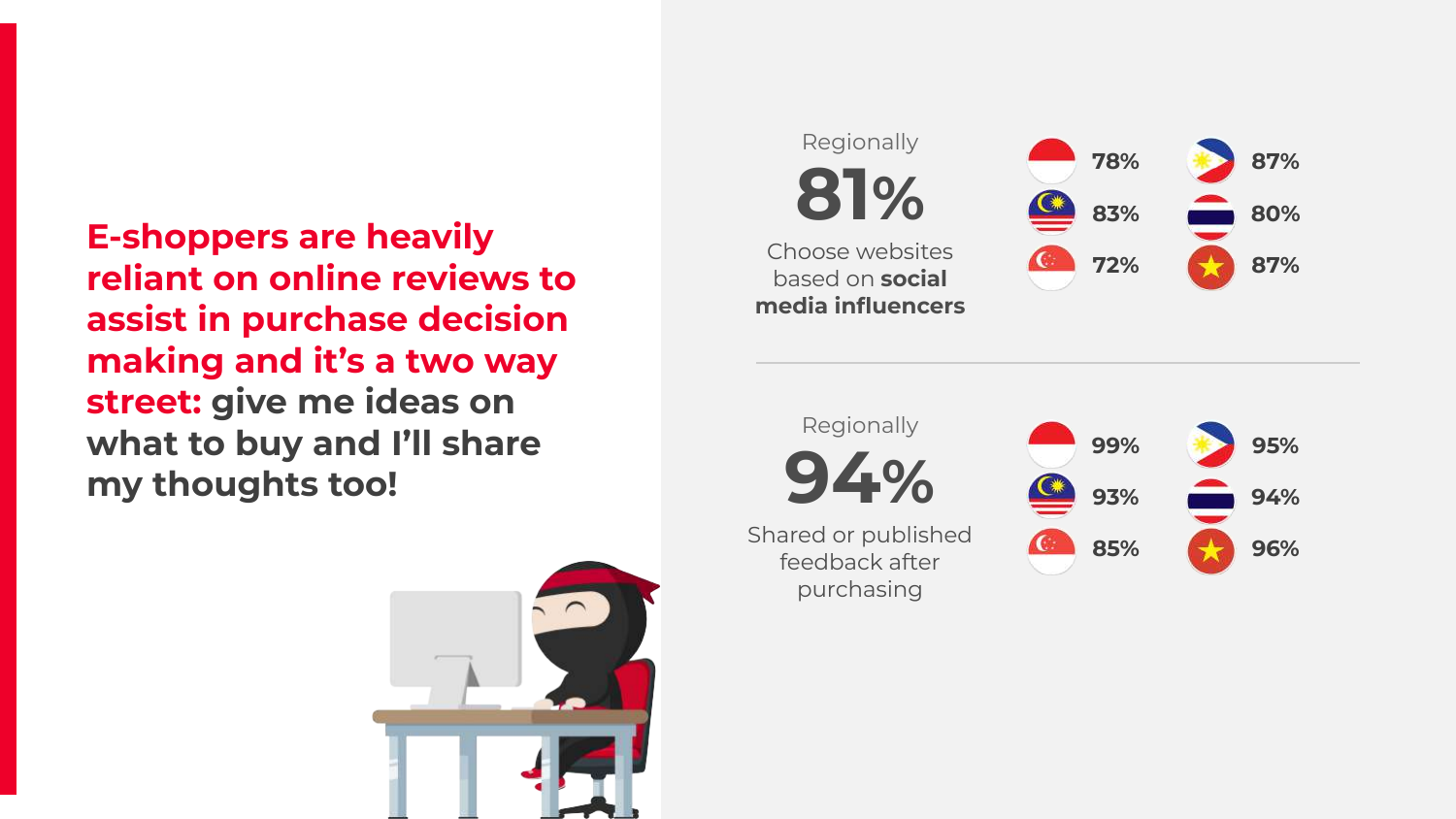## **In a hyper social environment, feedback is a form of currency that cannot be underestimated as more than half of the e-shoppers are likely to discuss their purchase via websites or app**

|                                                                    |     | ID  | <b>MY</b> | <b>SG</b> | <b>PH</b> | <b>TH</b> | <b>VN</b> |
|--------------------------------------------------------------------|-----|-----|-----------|-----------|-----------|-----------|-----------|
| Publish comments and rate the<br>product on the website/app itself | 57% | 54% | 62%       | 49%       | 60%       | 53%       | 62%       |
| Make recommendations to<br>friends/family                          | 36% | 35% | 32%       | 30%       | 39%       | 43%       | 38%       |
| Publish comments and rate the<br>product on social network         | 29% | 29% | 27%       | 20%       | 28%       | 35%       | 36%       |
| Publish posts and pictures of my<br>purchase on social networks    | 25% | 27% | 23%       | 18%       | 22%       | 31%       | 29%       |
| No never                                                           | 6%  | 1%  | 7%        | 15%       | 5%        | 6%        | 4%        |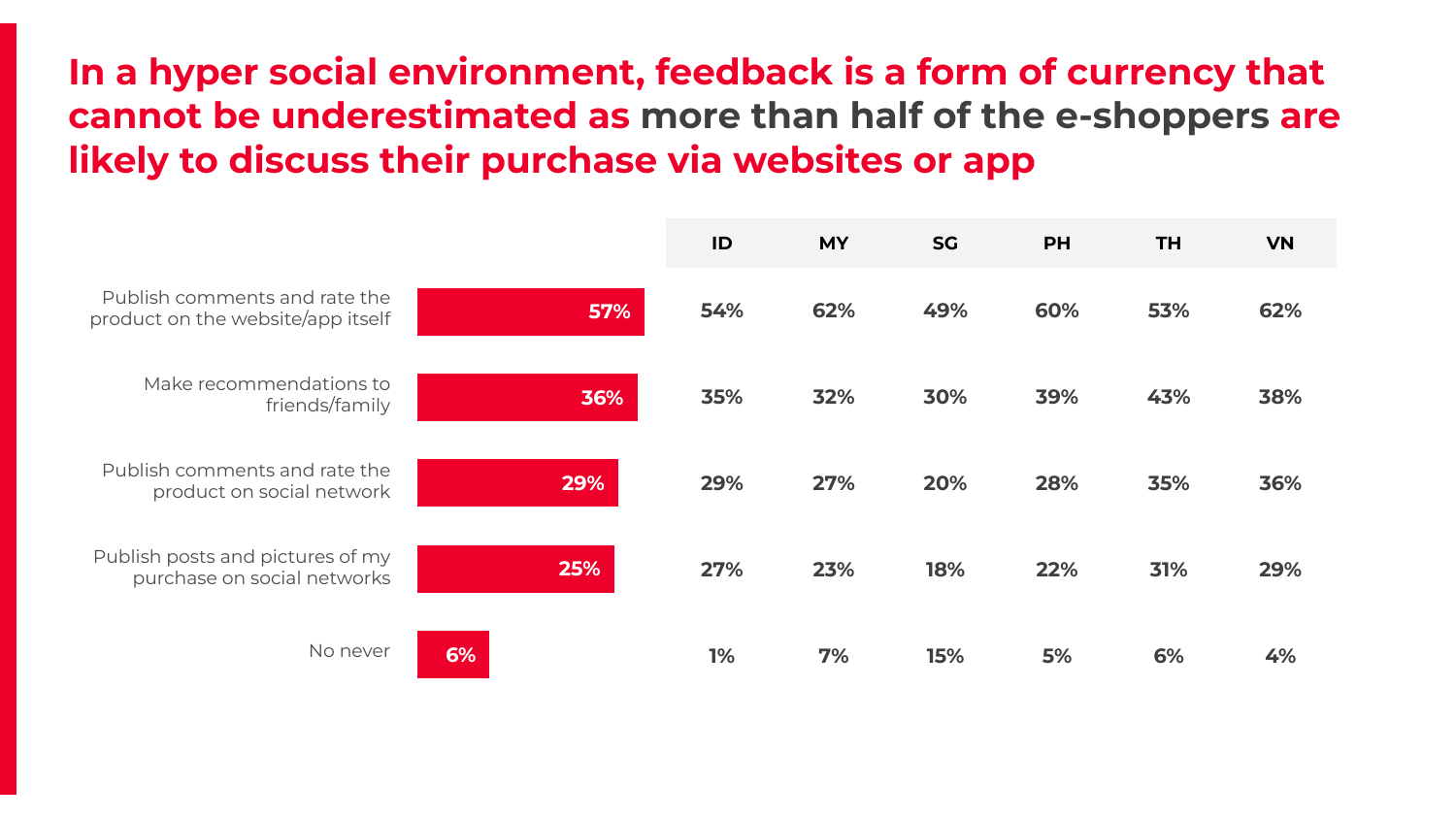#### **As cross border purchases are already common across SEA, shippers are not limited to serving shoppers within their own country but regionally too!**





#### **Note:**

- SEA covers Thailand, Vietnam, Singapore, Malaysia, Philippines
- Asia includes the SEA countries (point above), as well as China, Hong Kong, Taiwan, South Korea and Japan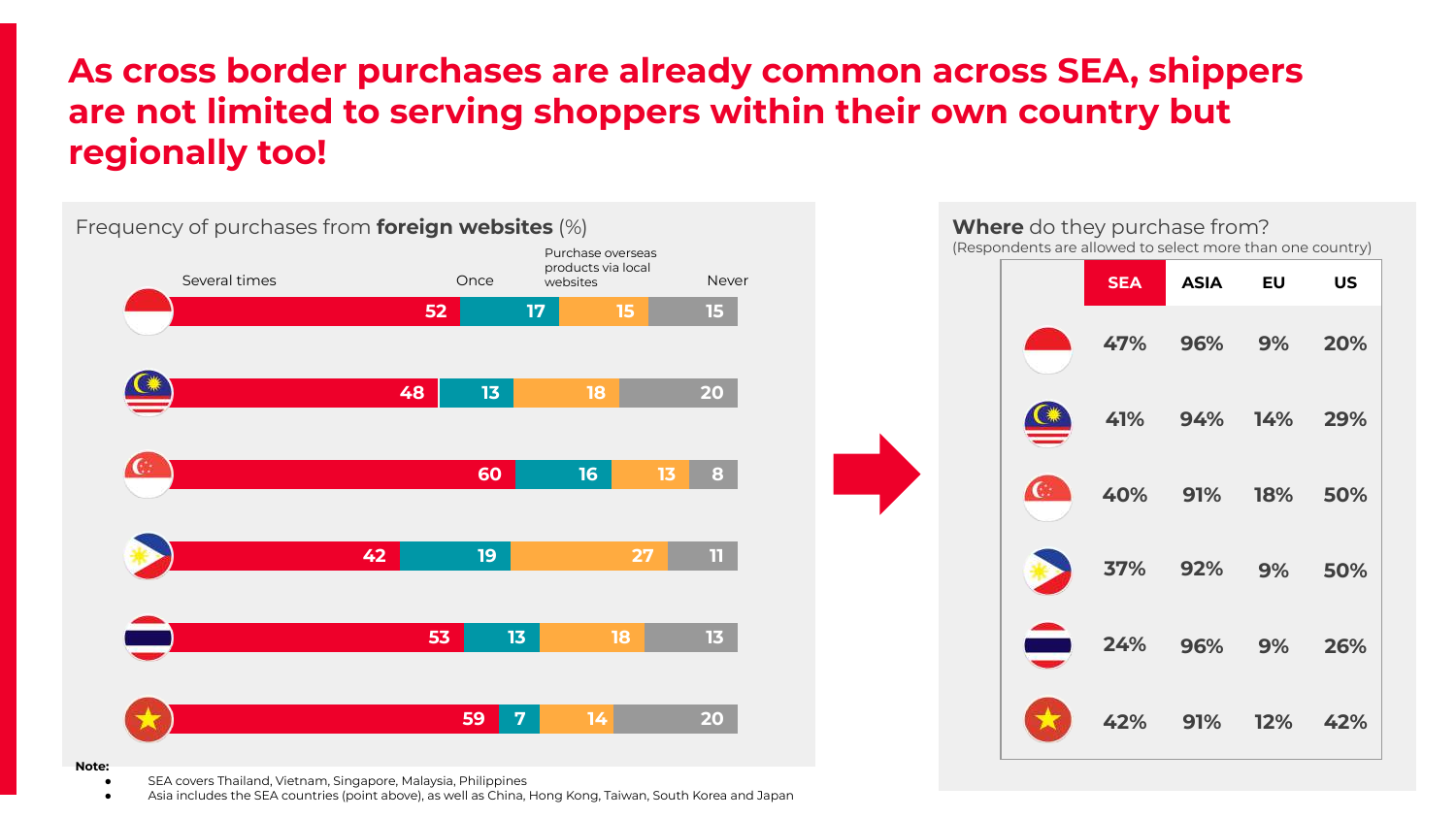#### **Only 1 in 3 consider cross border delivery to be easy and transparent, definitely has room for improvement!**

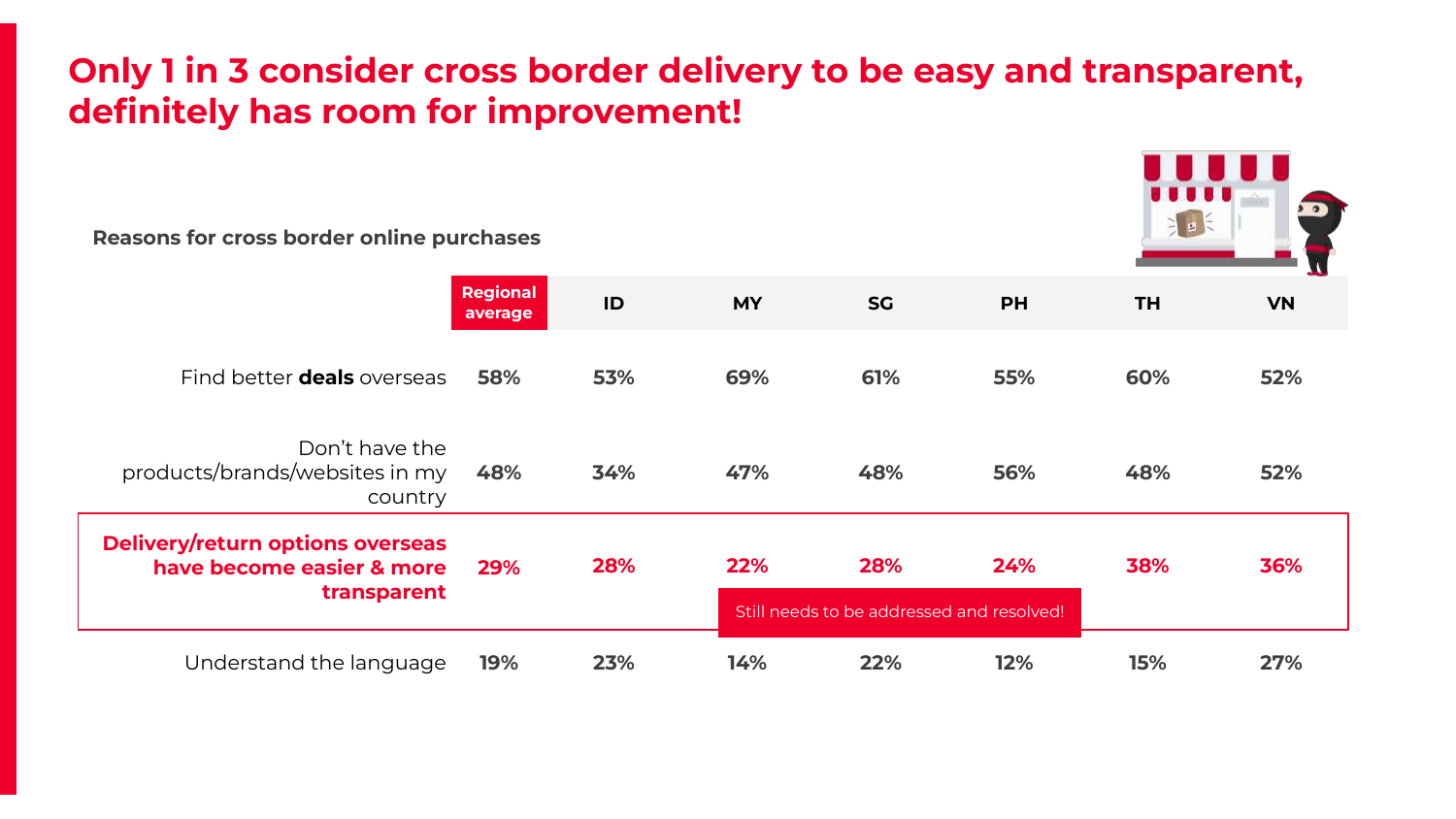## *<u>*ninjavan</u>





**Now that we know who they are, Let's understand their delivery perceptions and preferences…**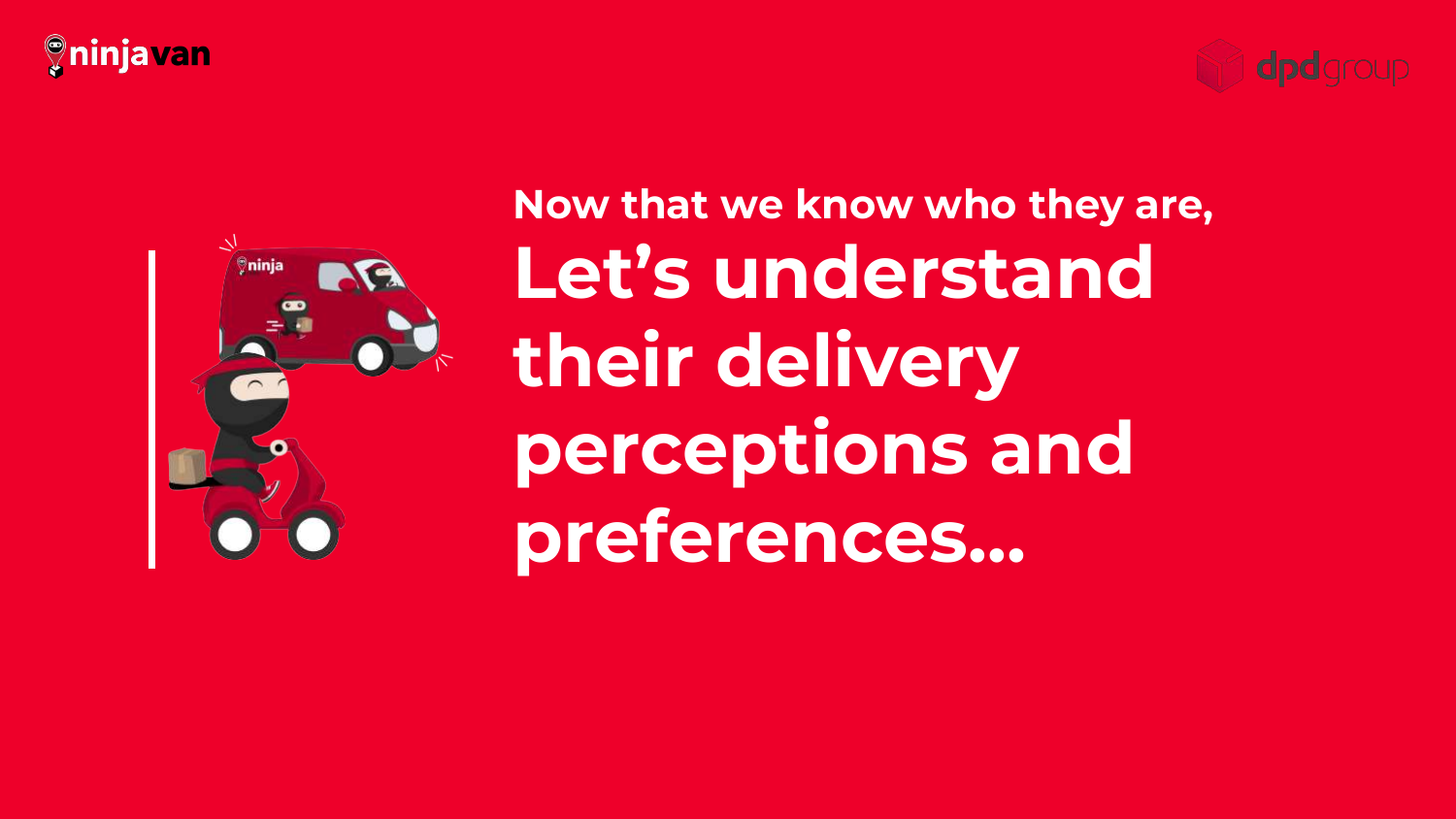### **Home is where the heart is. This is the top location where e-shoppers prefer to have their parcels delivered to.**

|                                                                                             |                  |         |         | <b>POST</b>                       |                        |                |
|---------------------------------------------------------------------------------------------|------------------|---------|---------|-----------------------------------|------------------------|----------------|
| <b>Delivery location preference</b>                                                         |                  | At home | At work | To a post office/<br>post station | Alternative<br>address | Locker station |
| <b>TH &amp; VN also</b><br>prefers having<br>parcels delivered<br>to their work<br>location | Regional average | 79%     | 33%     | 14%                               | 10%                    | 10%            |
|                                                                                             |                  | 77%     | 24%     | 6%                                | 9%                     | 5%             |
|                                                                                             |                  | 71%     | 32%     | 27%                               | 10%                    | 6%             |
|                                                                                             | $\mathbf C$      | 79%     | 15%     | 12%                               | 11%                    | 17%            |
|                                                                                             |                  | 89%     | 27%     | 6%                                | 11%                    | 4%             |
|                                                                                             | e e              | 81%     | 40%     | 10%                               | 8%                     | 6%             |
|                                                                                             |                  | 74%     | 50%     | 15%                               | 12%                    | 11%            |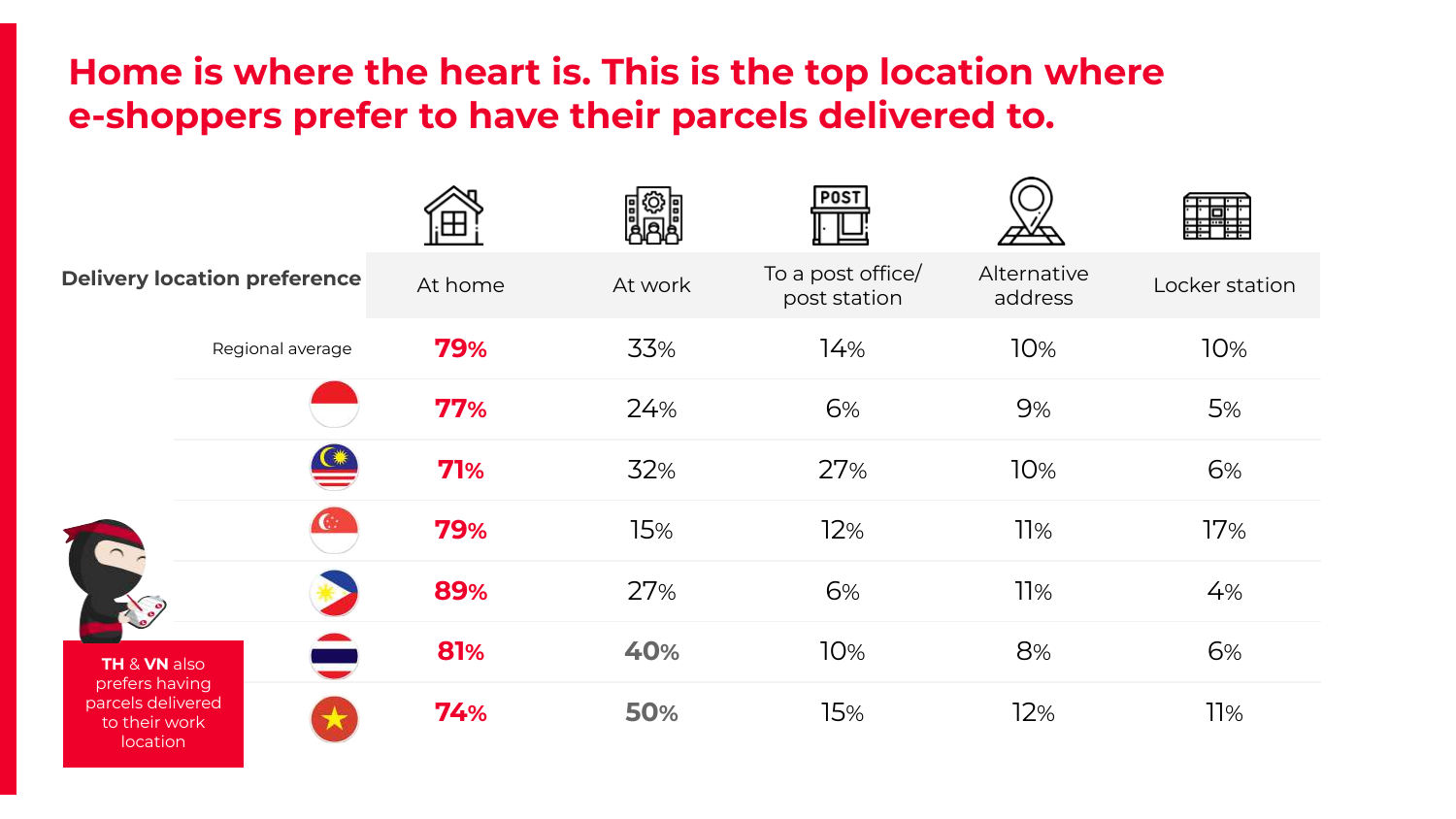### **One of the strongest delivery preference across SEA is real time delivery tracking. Beyond this, local preferences are mixed.**

**Delivery preference index - ranking 1st Real time tracking Real time tracking Real time tracking Real time tracking Real time tracking Delivery where I am located 2nd Same day delivery Delivery where I am located Delivery where I am located Delivery where I am located Delivery where I am located Real time delivery 3rd** Delivery where I am located Advanced notifications (1) aced notifications option to reschedule Advanced notifications<br>(1) a head) (1) a head (1hr ahead) Know the exact one-hour window of the delivery Several delivery options **4th** Several delivery Next day delivery Several delivery options Several delivery eral delivery<br>options same day delivery option to reschedule **5th** Advanced notifications (1hr ahead) Know the exact one-hour window of the delivery Ability to select timing in advance Environ. Friendly Environ. Friendiy<br>delivery options option to reschedule Same day delivery **6th** Environ. Friendly delivery options Several delivery options Advanced notifications (1) inced notifications coption to reschedule ability to select timing<br>(1) in advance in advance Ability to select timing in advance **7th** Know the exact one-hour window of the delivery Option to reschedule Know the exact one-hour window of the delivery Know the exact one-hour window of the delivery Next day delivery Advanced notifications (1hr ahead)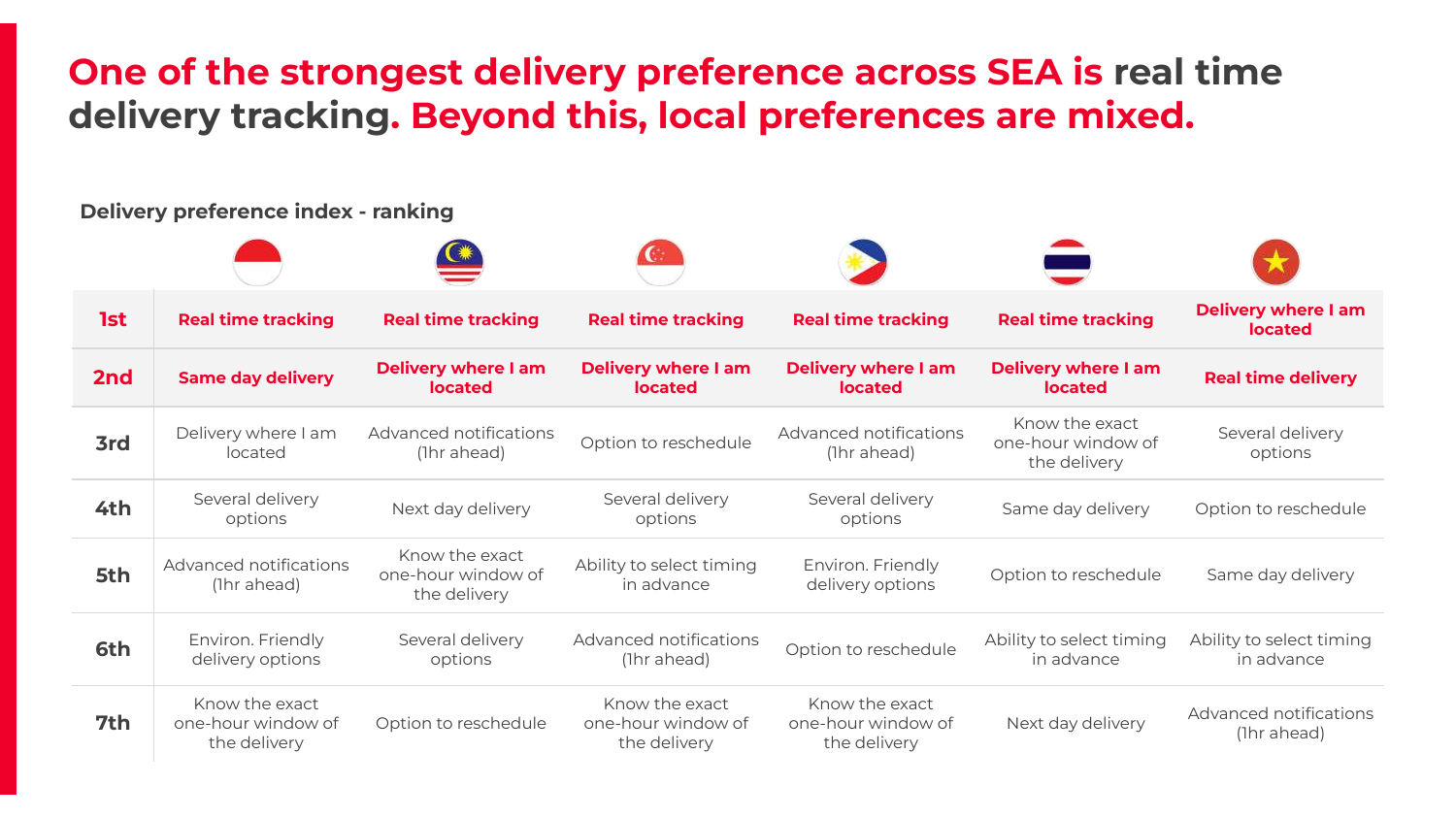**Providing an optimal delivery service is critical in building trust as majority of e-shoppers consider it important to know who the delivery company is.** 

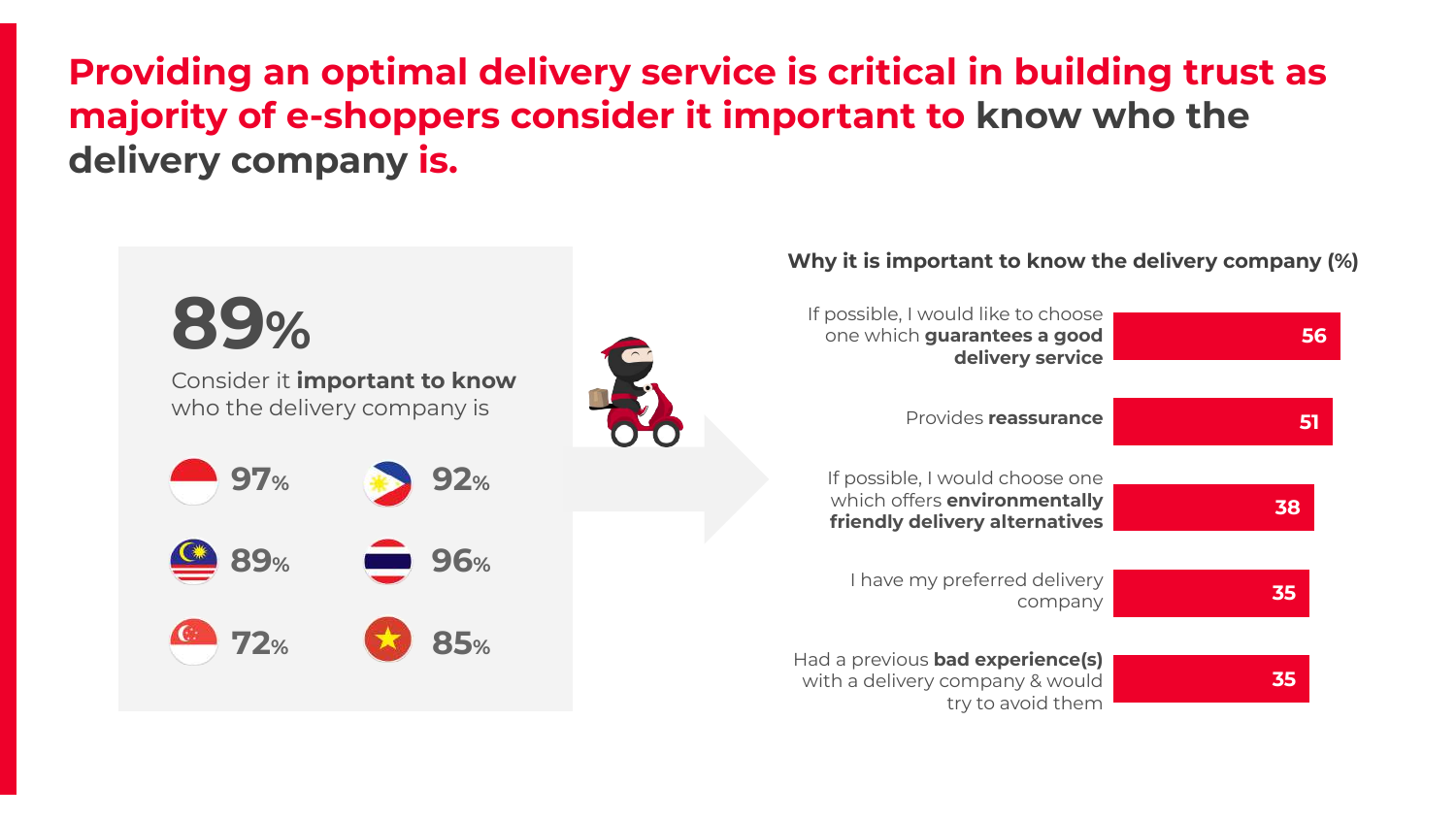**Not all parcel deliveries have been successful. 1 in 4 have returned their last online purchase**



Which market makes the **most returns**?



#### **…but about 2 in 3 considered the return experience to be difficult.**



#### Which market **has the most difficulty**?



The markets which make the least amount of returns have the most difficulty with returns.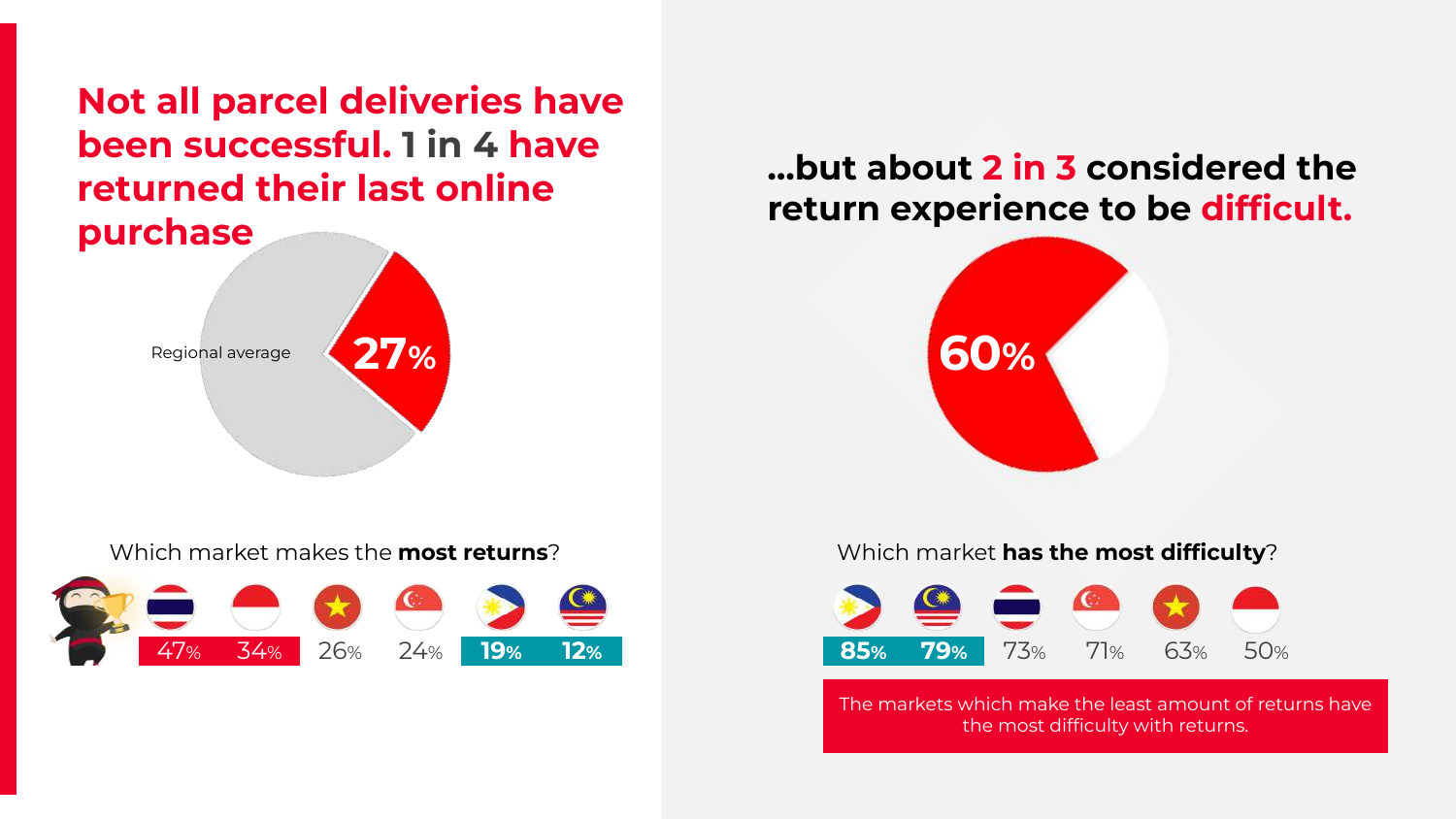





# **In Summary:**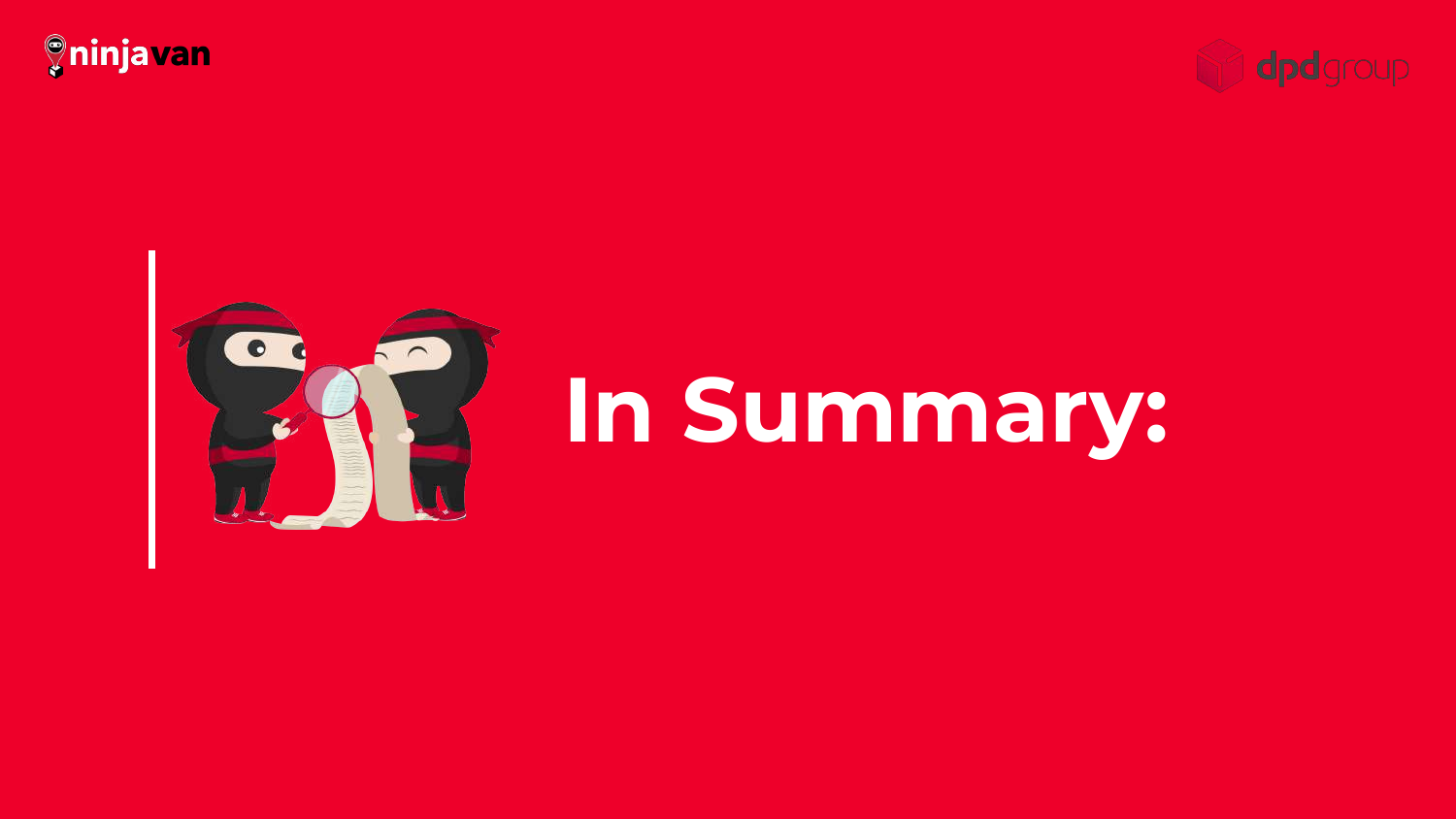## **Key takeaways….**

#### **Understanding who the e-shoppers are:**

It's time to **rethink** who SEA e-shoppers are. It is a cohort that are **digitally savvy, highly social and experienced** when it comes to online shopping. However, **deal seeking behaviour** is a key driver for online shopping. The premium experience is not yet materialised.

The appetite to purchase from **foreign websites** looks to grow in the future. It is a opportunity for **shippers to be regional players**.

However, **resolving delivery issues** is still important in order to maximise this opportunity.

#### **Understanding their delivery perceptions and expectations:**

Overwhelmingly, e-shoppers want their parcels delivered to their home address. **Real time delivery tracking** is one of the key delivery preferences.

Raising **brand awareness** is critical as it is a source of **service guarantee** and **reassurance**.

Although about 1 in 4 return their parcels, there is still opportunity to reduce difficulty when returning parcels.